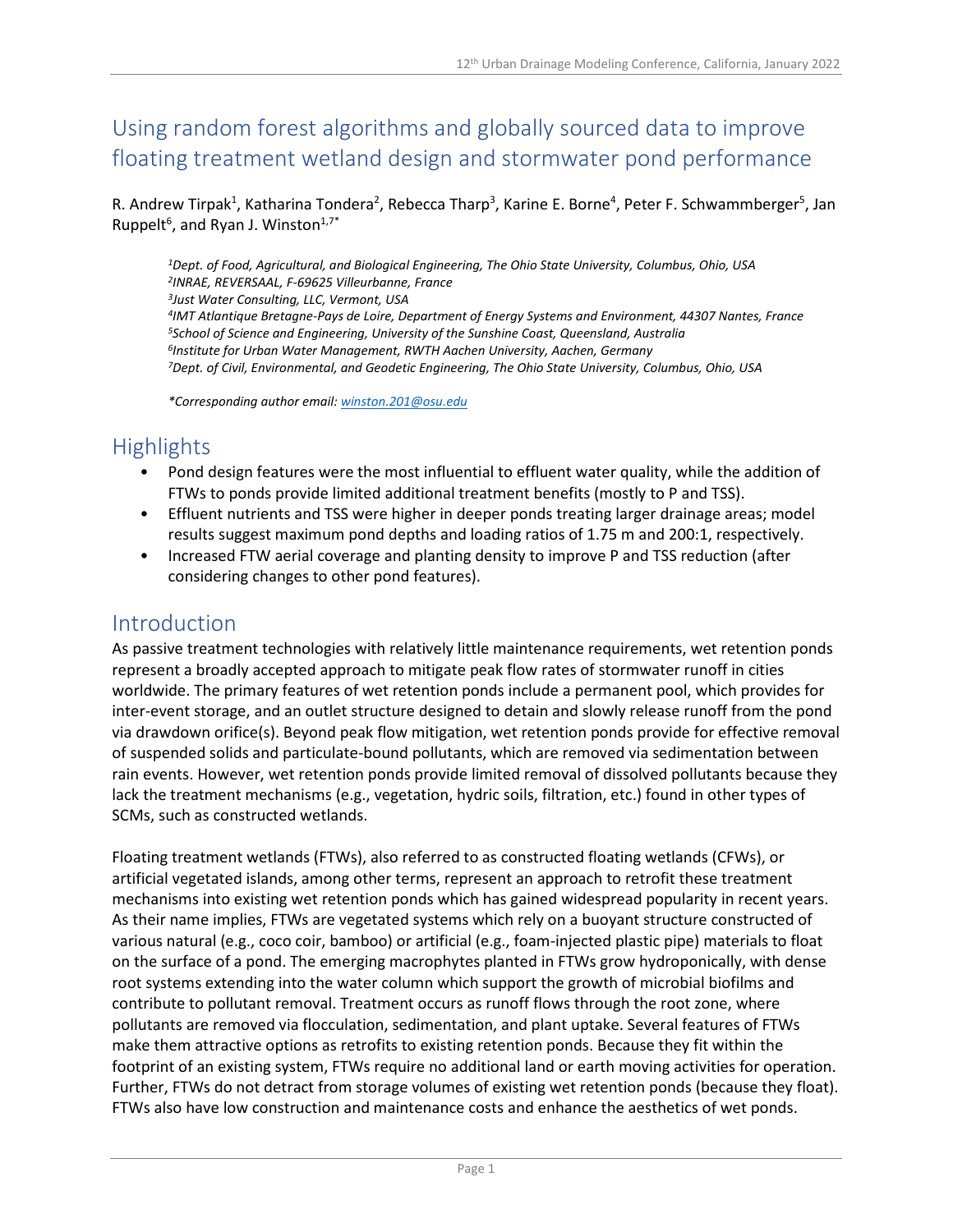FTW research has grown exponentially in the last 30 years, which have been reviewed in several articles published in the last decade (e.g., Headley & Tanner 2012; Pavlineri et al. 2017; Colares et al. 2020). While these articles provide valuable summaries on the state of the science and identify opportunities for future work, they often lack the statistical analysis needed to craft design guidance and identify strategies which optimize the pollutant removal provided by FTWs. Further, they often focus solely on FTWs and ignore the role of wet retention pond design in stormwater treatment. To address this knowledge gap, this study relied on data from eight international field-scale studies of FTWs implemented in wet retention ponds coupled with a tree-based machine learning approach (random forest) to evaluate the design and environmental variables which influence nutrient and total suspended solids (TSS) removal. Findings from models were then used to identify design strategies for both FTWs and wet retention ponds which may improve stormwater treatment performance.

### Methodology

#### **Dataset Description**

Data from eight international studies of field-scale FTWs treating stormwater runoff in four countries (Germany, Australia, New Zealand, and the USA) were included in this meta-analysis. Information gleaned from each of the studies included design parameters of both the FTWs and the retention ponds in which they were installed, catchment characteristics, rain event summary statistics, and influent and effluent concentrations of TSS and eight N and P compounds of interest. Data collected from a control pond or prior to FTW installation were also included in the meta-analysis to capture baseline treatment performance provided by the retention ponds. Sample sizes in the dataset ranged from n=127 (particlebound phosphorus; PBP) to n=182 (total nitrogen; TN), which provided a robust framework to assess the impact of FTWs in field-scale stormwater treatment.

#### **Random Forest Modeling**

Random forest regression analyses, a tree-based machine learning algorithm, were used to model effluent pollutant concentrations and evaluate the influence of various pond/FTW design, catchment, rain event, and environmental characteristics on treatment provided by the retention ponds and FTWs. After fitting models using the full suite of predictor variables (n=15), a recursive variable elimination procedure was implemented to incrementally remove "noise" from less-important variables until the configuration which produced the best prediction accuracy was identified. Models were replicated 25 times to verify trends and account for the inherent variability in model performance. Once final model configurations were determined for each pollutant, partial dependence plots (PDPs) were used to visualize the effects of each predictor variable on predicted effluent concentrations considering the average effects of the remaining variables included in final models.

# Results and discussion

Variables related to pond design and catchment characteristics generally received the highest rankings in final model configurations, while FTW variables were often found lower in the rankings. Pond depth and loading ratio (i.e., ratio of catchment area to pond surface area; LR) consistently received the highest rankings, followed by catchment characteristics (e.g., imperviousness), influent pollutant concentrations and rain event characteristics. Model results indicate that pond and catchment characteristics were the most influential to effluent water quality discharged from wet retention ponds, while design elements of FTWs are less critical to the treatment of many nutrients (aside from TP). The effects of select predictor variables on model predictions of effluent TN, TP, and TSS concentrations are shown in Figure 1.